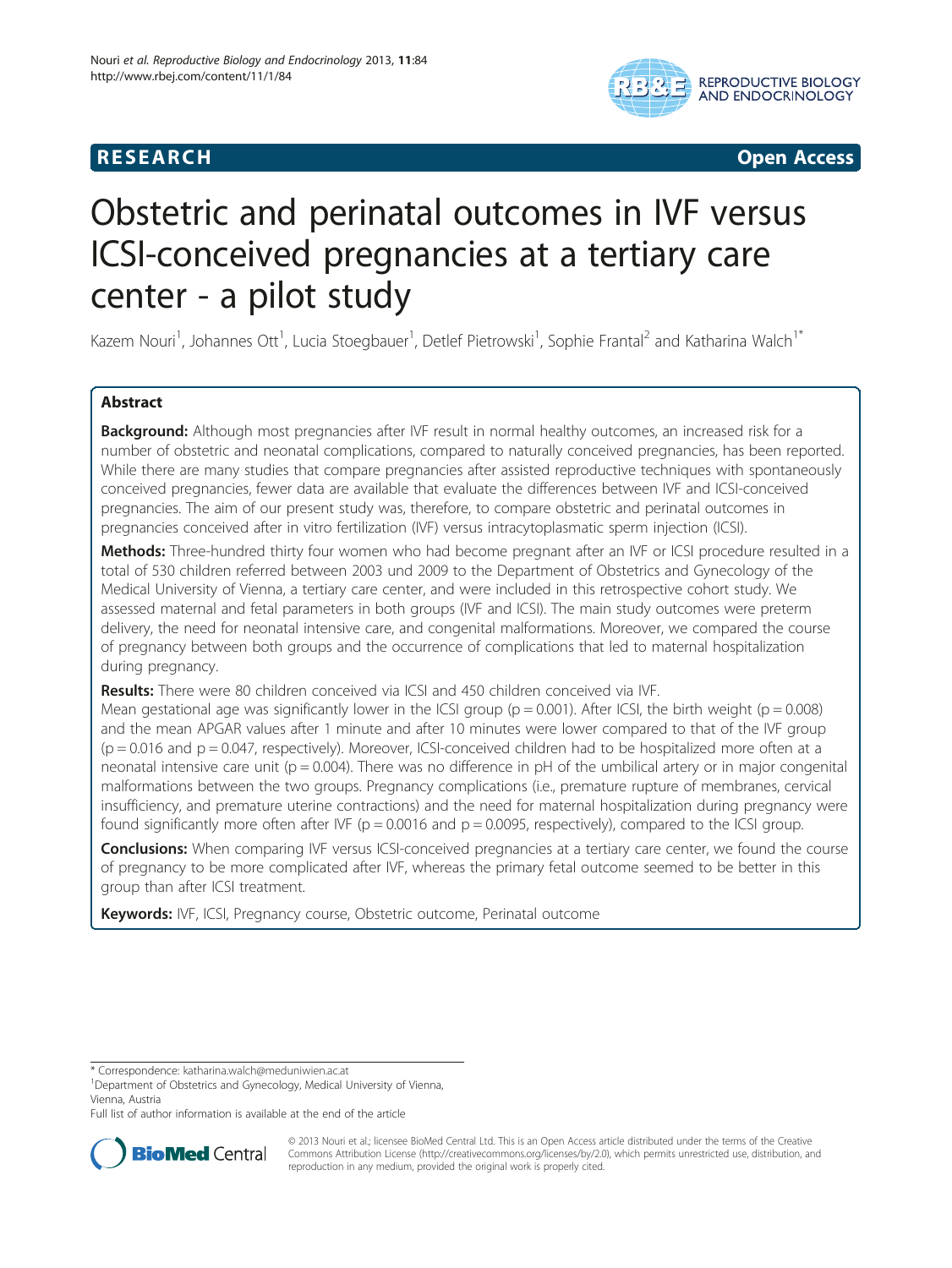# Background

In many countries, there is a tendency for more and more women to delay childbearing until an age when their fertility begins to decline. Therefore, in vitro fertilization (IVF) procedures have become accepted as an alternative to natural conception, and pregnancies subsequent to assisted reproductive techniques (ART) are common in obstetrical departments.

Although most pregnancies after IVF result in normal healthy outcomes, an increased risk for a number of obstetric and neonatal complications (such as preeclampsia, preterm delivery, lower average birth weight, and congenital malformations), compared to naturally conceived pregnancies, has been reported among singletons and twins [[1-9\]](#page-5-0). This fact can be explained partly by the high rate of multiple pregnancies as a result of these procedures, and by advanced maternal age [[10\]](#page-5-0), but past research has also focused on the potential negative impact of micromanipulation techniques, extended culture systems, and medications used in the context of IVF/ICSI [[11,12\]](#page-5-0).

While there are many studies that compare pregnancies after ART with spontaneously conceived pregnancies, fewer data are available that evaluate the differences between IVF and ICSI-conceived pregnancies. A recent study from Norway found that IVF pregnancies were associated with an increased risk of iatrogenic preterm delivery compared to ICSI pregnancies [\[13\]](#page-5-0).

The aim of the present study was to report systematically on the course of 334 IVF or ICSI-conceived pregnancies and to focus on the differences between both groups with regard to maternal and fetal outcome parameters.

# Methods

Between September 2003 and January 2009, 482 pregnant women with 722 fetuses, who had conceived via ART were referred to the Department of Obstetrics and Gynecology, Division of Obstetrics and Fetomaternal Medicine, Medical University of Vienna, Austria. Seventeen of the 722 fetuses were stillborn in the early gestational weeks, and, in 175 cases, there was insufficient information about the further course of pregnancy, and the status of birth and neonatal outcome, because patients were lost to follow-up. Therefore, after excluding cases of stillbirth and subjects lost to follow-up, a total of 334 pregnancies and 530 children could be included in our retrospective cohort study.

Outcome variables included maternal parameters: i.e., age; BMI; gravity; number of fetuses; pregnancy complications such as pregnancy-induced hypertension, preeclampsia, premature rupture of membranes, cervical insufficiency, and premature uterine contractions; and number of hospitalizations; and fetal parameters: i.e., gestational age; birth weight; birth height; pH of the umbilical artery; APGAR after one minute; APGAR after 10 minutes; congenital malformation; admission of the newborn to a neonatal intensive care unit (NICU); and death of the infant.

Institutional Review Board approval was obtained for the study, and women had given informed consent for the analysis of their data in the context of any retrospective evaluation. The present study was performed after approval of the responsible ethics committee. Ethikkommission der Universität Wien / Ethics commission of the Medical University of Vienna.

Statistical analysis was performed by the Center for Medical Statistics, Informatics and Intelligent Systems, Section for Medical Statistics of the Medical University of Vienna.

Descriptive results are given as mean ± standard deviation (or median and range) or frequencies and percentages. Spearman correlation coefficients were calculated.

Comparisons between IVF and ICSI pregnancies for variables that were considered maternal parameters were performed using t-tests (Wilcoxon-tests) or chi<sup>2</sup>-tests (Fisher's exact tests). Comparisons between the two groups for fetal variables were performed using linear or generalized linear mixed models (ANOVA/ANCOVA).

In addition, based on correlations and information from the literature, some of the models were adjusted for other known influence factors and, hence, are analyzed using linear or generalized linear regression models.

As a secondary analysis, considering only singleton pregnancies, differences in gestational age between the two groups were calculated using the t-test (or Wilcoxon- test).

Analyses were performed using SAS 9.2 and SPSS 20 software. P-values <0.05 were considered statistically significant.

## Results

A total of 530 children of 334 mothers were included in our data analysis, 80 conceived via ICSI, and 450 via conventional IVF treatment.

In 155 cases (21 ICSI/ 134 IVF), we found a singleton pregnancy, in 160 cases (25 ICSI/135 IVF) twins, in 17 cases triplets (3 ICSI/ 14 IVF), and in one case a quadruplet after conventional IVF treatment.

The distribution between singleton and multiple pregnancies was not significantly different between IVF and ICSI.

Maternal characteristics and outcome parameters are given in Tables [1](#page-2-0) and [2.](#page-2-0)

Women with IVF showed statistically significantly more frequent pregnancy complications, such as premature rupture of membranes, premature uterine contractions, or cervix insufficiency ( $p = 0.0016$ ), and had to be hospitalized more often during the second and third trimester of pregnancy ( $p = 0.0095$ ).

Neonatal outcome parameters are shown in Tables [3](#page-3-0) and [4](#page-3-0) (for all fetuses) and Tables [5](#page-4-0) and [6](#page-4-0) (results for singleton and multiple pregnancies given separately).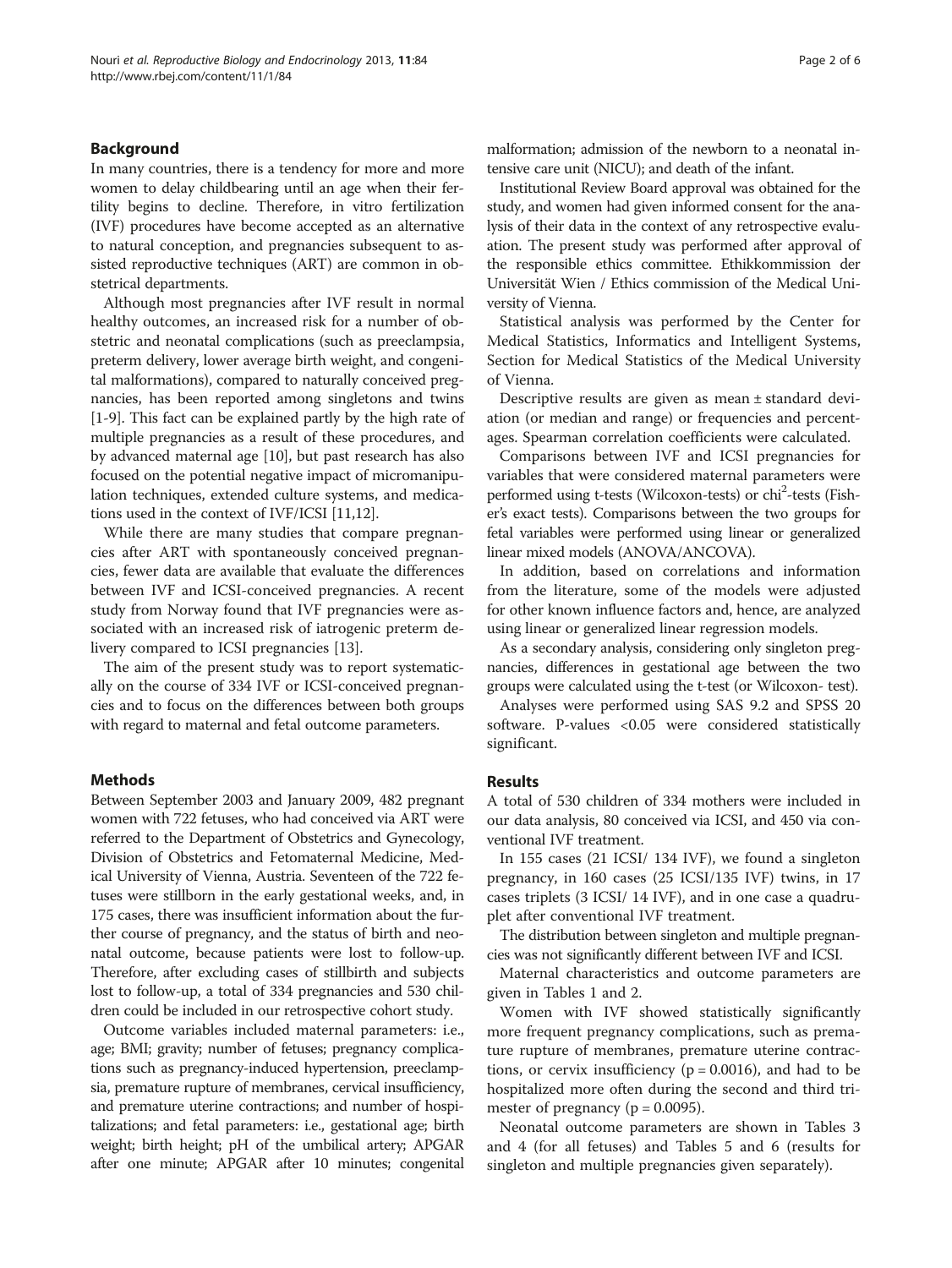| Variable          |        | ICSI          |      |      | <b>IVF</b> |        |      |      | p-value |
|-------------------|--------|---------------|------|------|------------|--------|------|------|---------|
|                   | Mean   | <b>StdDev</b> | Min  | Max  | Mean       | StdDev | Min  | Max  |         |
| Age               | 33.31  | 5.20          | 23.0 | 48.0 | 33.71      | 4.92   | 20.0 | 49.0 | 0.60    |
| BMI               | 25.24  | 4.63          | 18.2 | 37.5 | 24.55      | 4.52   | 17.6 | 46.8 | 0.35    |
|                   | Median |               | Min  | Max  | Median     |        | Min  | Max  |         |
| Gravity           |        |               |      |      |            |        |      | 13   | 0.89    |
| Number of Fetuses |        |               |      |      |            |        |      | 4    | 0.10    |

<span id="page-2-0"></span>Table 1 Maternal characteristics and outcome parameters

Models are adjusted for correlated influence factors.

Mean gestational age was significantly lower in the ICSI group when including all pregnancies  $(p = 0.001,$  $\eta^2$ p = .019). Moreover, the gestational age was statistically significantly lower in the group of multiple gestations ( $p < 0.001$ ,  $\eta^2 p = .080$ ) compared to singletons, but also when comparing multiples after ICSI with multiples after IVF ( $p = 0.009$ ,  $\eta^2 p = .019$ ). Focusing only on singleton pregnancies, we found no significant difference in gestational age.

We also determined gestational age categories to assess the risk of preterm delivery among deliveries and defined extremely preterm as < 28 weeks (age group 1), and moderately preterm from 28 to 34 weeks (age group 2), and compared the early age groups against children born after week 34 (age group 3). There was a statistically significant difference in distribution between ICSI with 7.9%, 46.05%, and 46.05% children, and IVF with 4.7%, 24.2%, and 85.5% children in the three age groups  $(p = 0.0039)$ . Considering only singleton pregnancies, there were no children in the lowest age group, and 14.3% and 85.7% children in the higher groups after ICSI. In the IVF group, 0.8%, 8.1%, and 91.1% singletons were found in the three age groups. These distributions were not statistically significant ( $p = 0.62$ ).

Birth weight was statistically significantly lower within the ICSI group ( $p = 0.008$ ,  $\eta^2 p = .016$ ) when considering all fetuses; multiples had a lower birth weight compared to singletons in both groups, but there was no difference between IVF and ICSI-conceived pregnancies.

Mean APGAR 1 and APGAR 10 indices were slightly lower within the ICSI group for singletons as well as for multiples.

Admission to NICU was significantly more often observed within the ICSI group.

 $(\chi^2 = 8.13, p = 0.004)$ ; moreover, multiples had to be more often hospitalized compared to singletons ( $\chi^2$  = 32.21,  $p < 0.001$ ).

No differences between the groups could be found regarding the number of major congenital malformations and infant deaths.

Concerning the distribution of female and male sex between the neonates, we found no significant difference between the IVF and the ICSI group (IVF: 45.6% baby girls, ICSI: 50.6% baby girls).

High correlations, with correlation coefficients greater than 0.7, were found between the number of hospitalizations and premature rupture of membranes, gestational age and birth height, gestational age and birth weight, birth height and birth weight, APGAR1 and APGAR10, APGAR1 and infant death, and APGAR10 and infant death. Correlations between 0.4 and 0.7 could be found between gestational age and APGAR1, gestational age and APGAR10, gestational age and admission to the NICU, gestational age and infant death, birth height and APGAR1, birth height and APGAR10, birth height and admission to the NICU, birth height and infant death, birth weight and APGAR1, birth weight and APGAR10, birth weight and

| Table 2 Maternal characteristics and outcome parameters (continued) |  |  |  |  |
|---------------------------------------------------------------------|--|--|--|--|
|---------------------------------------------------------------------|--|--|--|--|

| Variable                                                                          |    | <b>ICSI</b> | <b>IVF</b> | p-value |        |
|-----------------------------------------------------------------------------------|----|-------------|------------|---------|--------|
|                                                                                   | n  | %           | n          | $\%$    |        |
| Hypertension, Preeclampsia                                                        |    | 4.1         | 13         | 4.6     | 0.99   |
| Premature rupture of membranes, Cervical insufficiency,<br>Premature contractions |    | 4.1         | 64         | 22.5    | 0.0016 |
| Number of hospitalization events*                                                 |    |             |            |         | 0.0095 |
| 0                                                                                 | 43 | 87.8        | 199        | 70.1    |        |
|                                                                                   | 6  | 12.2        | 73         | 25.7    |        |
|                                                                                   |    | 0.0         |            | 3.9     |        |
| 4                                                                                 |    | 0.0         |            | 0.4     |        |

Models are adjusted for correlated influence factors.

\*unadjusted - should be adjusted for premature rupture of membranes,

Cervical insufficiency, and premature contractions, but the model did not converge then.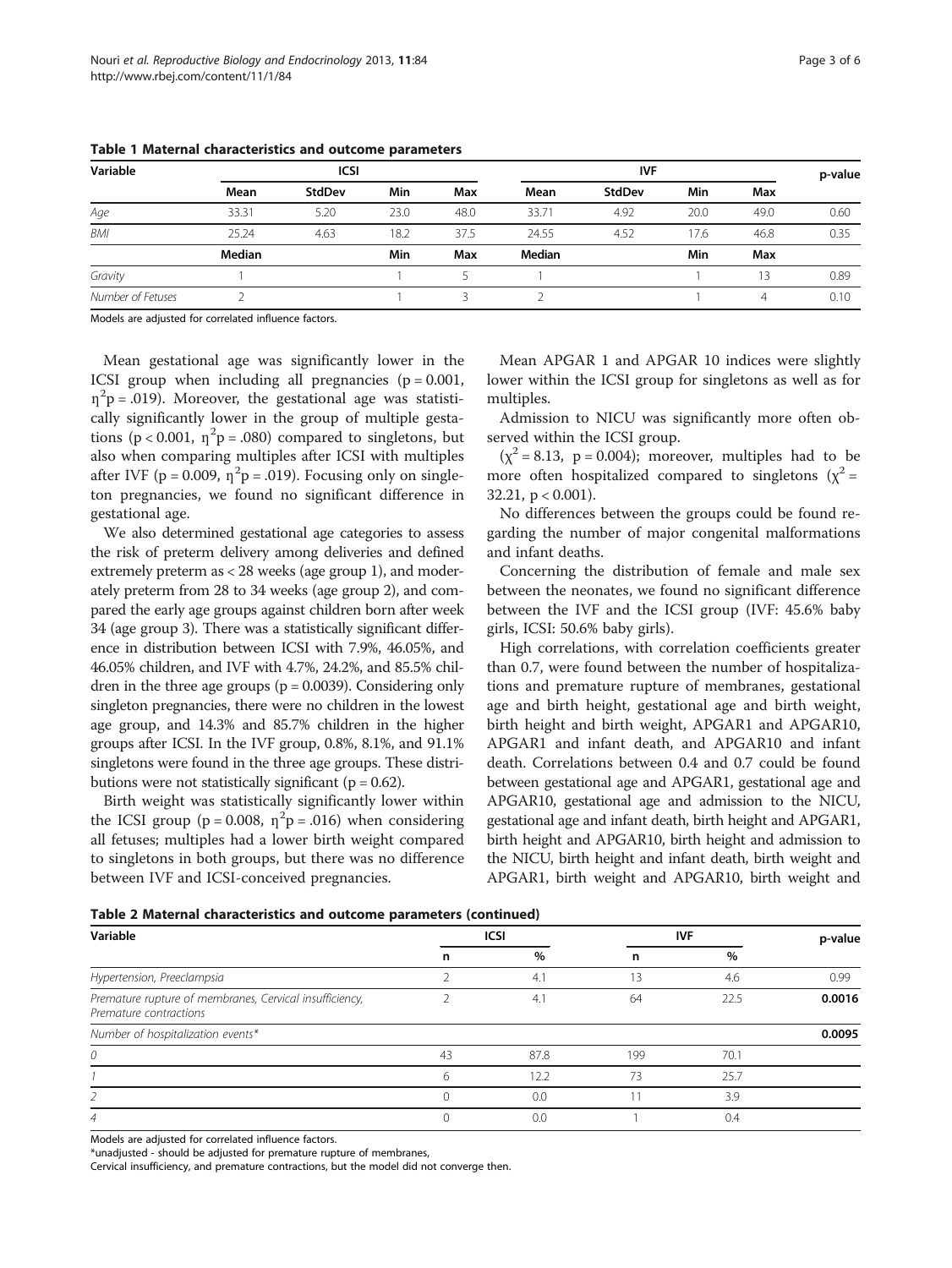| Variable        |        | <b>ICSI</b>   |        |         |        |               |          |         |         |
|-----------------|--------|---------------|--------|---------|--------|---------------|----------|---------|---------|
|                 | Mean   | <b>StdDev</b> | Min    | Max     | Mean   | <b>StdDev</b> | Min      | Max     | p-value |
| Gestational age | 34.04  | 4.56          | 23.00  | 42.00   | 35.70  | 4.00          | 21.00    | 42.00   | 0.001   |
| Birth height    | 45.58  | 5.09          | 32.00  | 55.00   | 46.37  | 5.21          | 25.00    | 57.00   | 0.781   |
| Birth weight    | 1973.7 | 812.67        | 408.00 | 3970.00 | 2345.3 | 799.00        | 323.00   | 4880.00 | 0.008   |
| NApH            | 7.27   | 0.07          | 7.11   | 7.43    | 7.26   | 0.08          | 6.90     | 7.46    | 0.094   |
|                 | Median | Mean          | Min    | Max     | Median | Mean          | Min      | Max     | p-value |
| APGAR1          | 8      | 7.49          | 0      | Q       | 9      | 8.13          | $\Omega$ | 10      | 0.016   |
| APGAR10         | 10     | 8.68          | 0      | 10      | 10     | 9.31          | $\Omega$ | 10      | 0.047   |

<span id="page-3-0"></span>Table 3 Neonatal outcome parameters (all newborns, n = 530)

Calculation concerning birth height is adjusted for the correlated influence factor, gestational age.

Calculation concerning birth weight is adjusted for the correlated influence factors, gestational age and birth height. Models are adjusted for correlated influence factors.

admission to the NICU, birth weight and infant death, number of fetuses and gestational age, and premature rupture of membranes and maternal hospitalization.

# **Discussion**

The number of pregnancies after ART is still increasing and there is some data showing that IVF/ICSI is associated with a higher rate of complications with regard to both the course of pregnancy and neonatal outcome. Of note, the potential negative impact of micromanipulation techniques should be considered, but only a few research studies have made precise distinctions between IVF and ICSI pregnancies [\[11,12,14](#page-5-0)].

Therefore, we systematically analyzed and compared 334 pregnancies and 530 children after IVF and ICSI, and discovered that the course of pregnancy is more complicated in IVF pregnancies (leading to more frequent maternal hospitalizations), whereas the primary fetal outcome (i.e., APGAR value after one minute and the necessity for admission to a NICU) seems to be better in this group than after ICSI treatment.

The significant association between IVF pregnancies and premature rupture of membranes, premature uterine contractions, and cervical insufficiency could be seen as concordant with the results of a smaller study that reported an increased preterm delivery risk in IVF versus ICSI-conceived pregnancies [\[15](#page-5-0)]. Mean gestational age at the time of delivery, however, did not differ between the two groups in our study, which supports data from Bonduelle et al., who found no disproportion in preterm delivery between pregnancies after the two major methods of ART. Preeclampsia, recently linked with decreased

ovarian reserve [\[1\]](#page-5-0), was not found to be overrepresented in our IVF group, although one might have suspected a relation between female subfertility (not male subfertility, leading to ICSI) and decreased ovarian reserve, and therefore, preeclampsia.

There were significant differences between the groups concerning gestational age, fetal birth weight, and mean APGAR levels, with lower levels for all variables in the ICSI group. Moreover, children in this group had to be admitted to the NICU more often.

A plausible explanation for this phenomenon is lacking; one might, however, speculate that early manipulation of the egg cell for ICSI could have a long-term negative impact.

When analyzing age groups, we found the risk of preterm delivery to be higher after ICSI treatment, but the fact that this observation no longer existed when focusing only on singleton pregnancies led to the conclusion that this might be predominantly due to multiple gestations within the ICSI group. Of note, the average gestational age in multiples was significantly lower in the ICSI group compared to the IVF group; this was not true of singleton pregnancies, as shown in Tables [5](#page-4-0) and [6](#page-4-0).

Concerning major fetal malformations, there was no statistically significant difference between the two groups, which is in accordance with other studies [[14,16,17\]](#page-5-0). Wen et al. recently performed a meta-analysis that included more than 124000 ART pregnancies [[12](#page-5-0)], and found no difference in the risk for malformations between children conceived by IVF and/or ICSI, although ART-conceived pregnancies were generally at increased risk for birth defects, compared to naturally conceived pregnancies (OR:

Table 4 Neonatal outcome parameters (all newborns, n = 530) (continued)

|                                                  |    | <b>ICSI</b>    | IVF |      | p-value |  |
|--------------------------------------------------|----|----------------|-----|------|---------|--|
| Variable                                         |    | $\%$           |     | $\%$ |         |  |
| Fetal malformation                               |    | 4 <sup>7</sup> |     | 0.9  | 0.081   |  |
| Admission to neonatal intensive care unit (NICU) | 30 | 47.6           |     | 29.6 | 0.004   |  |
| Infant death                                     |    |                | 20  |      |         |  |

Models are adjusted for correlated influence factors.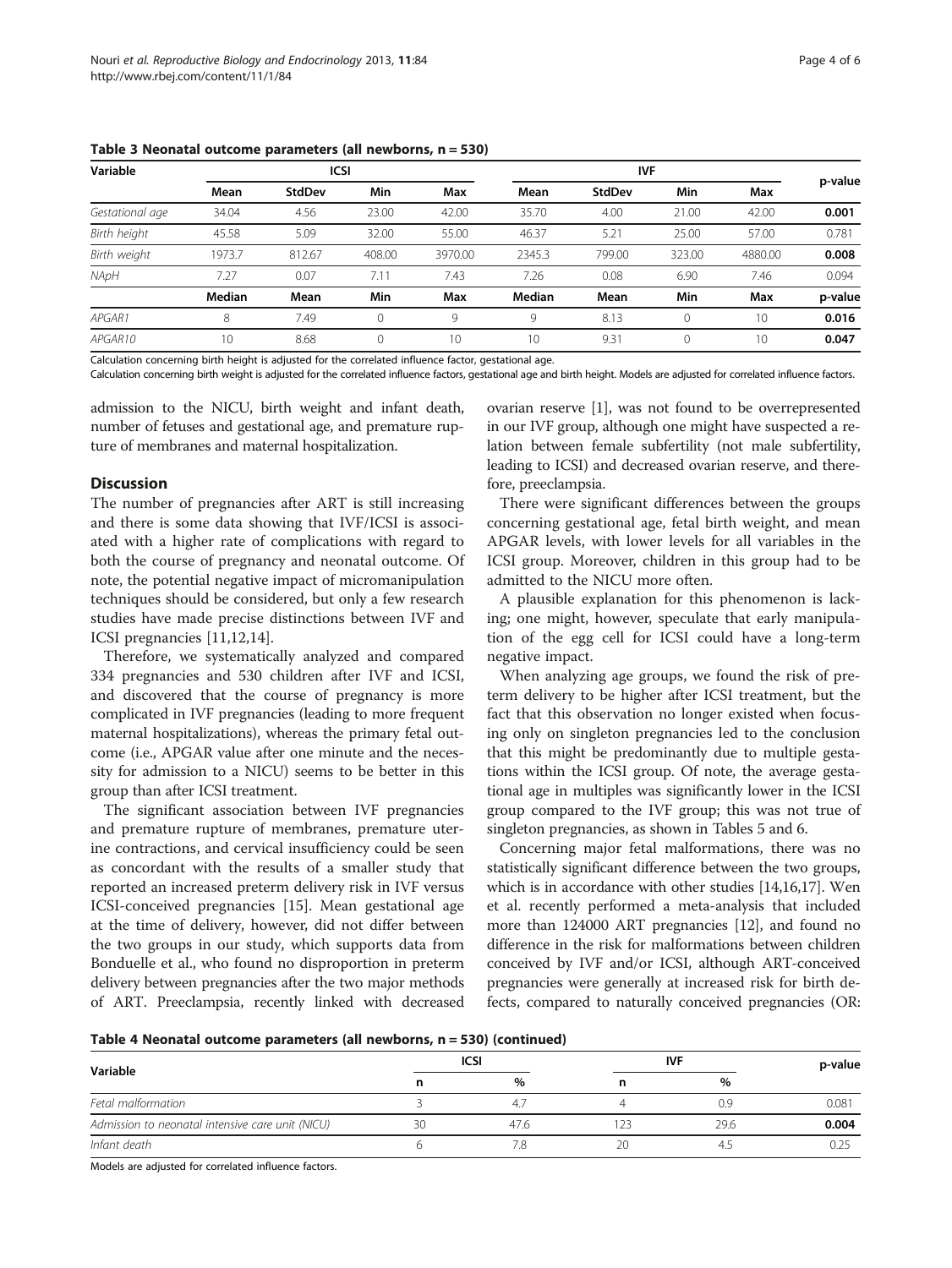| Variable        |        | <b>ICSI</b> |        |         |        |        |        |         |         |
|-----------------|--------|-------------|--------|---------|--------|--------|--------|---------|---------|
|                 | Mean   | StdDev      | Min    | Max     | Mean   | StdDev | Min    | Max     | p-value |
| Gestational age | 36.48  | 4.72        | 25.00  | 42.00   | 38.23  | 3.06   | 27.00  | 42.00   | 0.114   |
| Birth height    | 47.35  | 6.42        | 32.00  | 55.00   | 49.85  | 3.49   | 35.00  | 57.00   | 0.367   |
| Birth weight    | 2583.8 | 925.7       | 710.00 | 3970.00 | 2990.8 | 728.4  | 875.00 | 4880.00 | 0.278   |
| NApH            | 7.28   | 0.06        | 7.15   | 7.37    | 7.26   | 0.08   | 6.97   | 7.46    | 0.344   |
|                 | Median | Mean        | Min    | Max     | Median | Mean   | Min    | Max     | p-value |
| APGAR1          | Q      | 7.90        |        | Q       | 9      | 8.55   | ₹      | 10      | 0.041   |
| APGAR10         | 10     | 9.35        |        | 10      | 10     | 9.81   | 4      | 10      | 0.048   |

<span id="page-4-0"></span>Table 5 Neonatal outcome parameters (singletons, n = 155)

Calculations concerning birth height are adjusted for the correlated influence factor, gestational age.

Calculations concerning birth weight are adjusted for the correlated influence factors, gestational age and birth height.

1.37). This is in line with the results of Pinborg et al., who suspected subfertility per se as a major risk factor for adverse perinatal outcomes after ART [[18](#page-5-0)]. The fact, however, that, even in the same mother, an ART singleton has a poorer outcome than a non-ART sibling, leads to the presumption that factors related to the hormonal stimulation, embryo culture, or cryopreservation may also have a potentially negative impact on the offspring. In contrast, a smaller case-controlled study revealed no increase in congenital malformations in ICSI-conceived pregnancies compared to naturally conceived pregnancies [\[11](#page-5-0)]—possibly because of the small sample size.

A Chinese study analyzing birth defects in over 15400 children after ART found that the distribution of birth defects reflects the distribution in the general population, while the total frequency of birth defects was not significantly higher within the ICSI group, compared to insemination or conventional IVF [[19\]](#page-5-0).

In our ICSI group, there was one case of a heart malformation and two cases of facial malformation, and, in the IVF group, two cases of heart malformation, one case of facial malformation, and one case of omphalocele combined with malformation of the limbs.

Notably, the number of children after ICSI was unusually low (15%) in our collective. A possible explanation could be that all women whose data were analyzed in the present retrospective study were referred to our tertiary care center by their gynecologist for a distinct reason (e.g., multiple pregnancy, advanced maternal age, desire for first-trimester screening, wish for a second opinion concerning the mode of delivery), and women who undergo an ICSI procedure, typically performed for male subfertility, might be younger and more healthy, and therefore, less often referred to a tertiary care unit. However, age, BMI, and pre-existing diseases, such as hypertension, did not differ between the two groups in our study.

We have to admit, however, that the disproportionate underrepresentation of ICSI is an obvious limitation of our study.

Moreover, the "origin" of sperm for ICSI (ejaculated/ frozen/after testicular sperm extraction/after epididymal sperm aspiration) was unfortunately not systemically noted in our data. A recent cohort study revealed, however, that the above-mentioned methods of operative sperm collection seem to be as safe as conventional ICSI, IVF, and natural conception with regard to neonatal outcome, including congenital malformations [\[20\]](#page-5-0).

Another possible limitation of our study is the lack of an age-matched control group.

We decided, however, against creating a control group from our high-risk collective at the University clinic (only a few uncomplicated pregnancies are treated at our center)

Table 6 Neonatal outcome parameters (multiples, n = 375)

| Variable        |        | <b>ICSI</b> |              |         | <b>IVF</b> |        |        | p-value |       |
|-----------------|--------|-------------|--------------|---------|------------|--------|--------|---------|-------|
|                 | Mean   | StdDev      | Min          | Max     | Mean       | StdDev | Min    | Max     |       |
| Gestational age | 33.11  | 4.18        | 23.00        | 38.00   | 34.62      | 3.87   | 21.00  | 40.00   | 0.009 |
| Birth height    | 44.62  | 3.98        | 37.00        | 52.00   | 44.74      | 5.08   | 25.00  | 52.00   | 0.915 |
| Birth weight    | 1766.9 | 660.0       | 408.00       | 3170.00 | 2069.2     | 656.5  | 323.00 | 3376.00 | 0.149 |
| NApH            | 7.27   | 0.07        | 7.11         | 7.43    | 7.26       | 0.08   | 6.90   | 7.40    | 0.098 |
|                 | Median | Mean        | Min          | Max     | Median     | Mean   | Min    | Max     |       |
| APGAR1          | 8      | 7.35        | $\mathbf{0}$ | 9       | 9          | 7.95   | 0      | 10      | 0.043 |
| APGAR10         | 10     | 8.44        | $\mathbf{0}$ | 10      | 10         | 9.10   | 0      | 10      | 0.050 |

Calculations concerning birth height are adjusted for the correlated influence factor, gestational age.

Calculations concerning birth weight are adjusted for the correlated influence factors, gestational age and birth height.